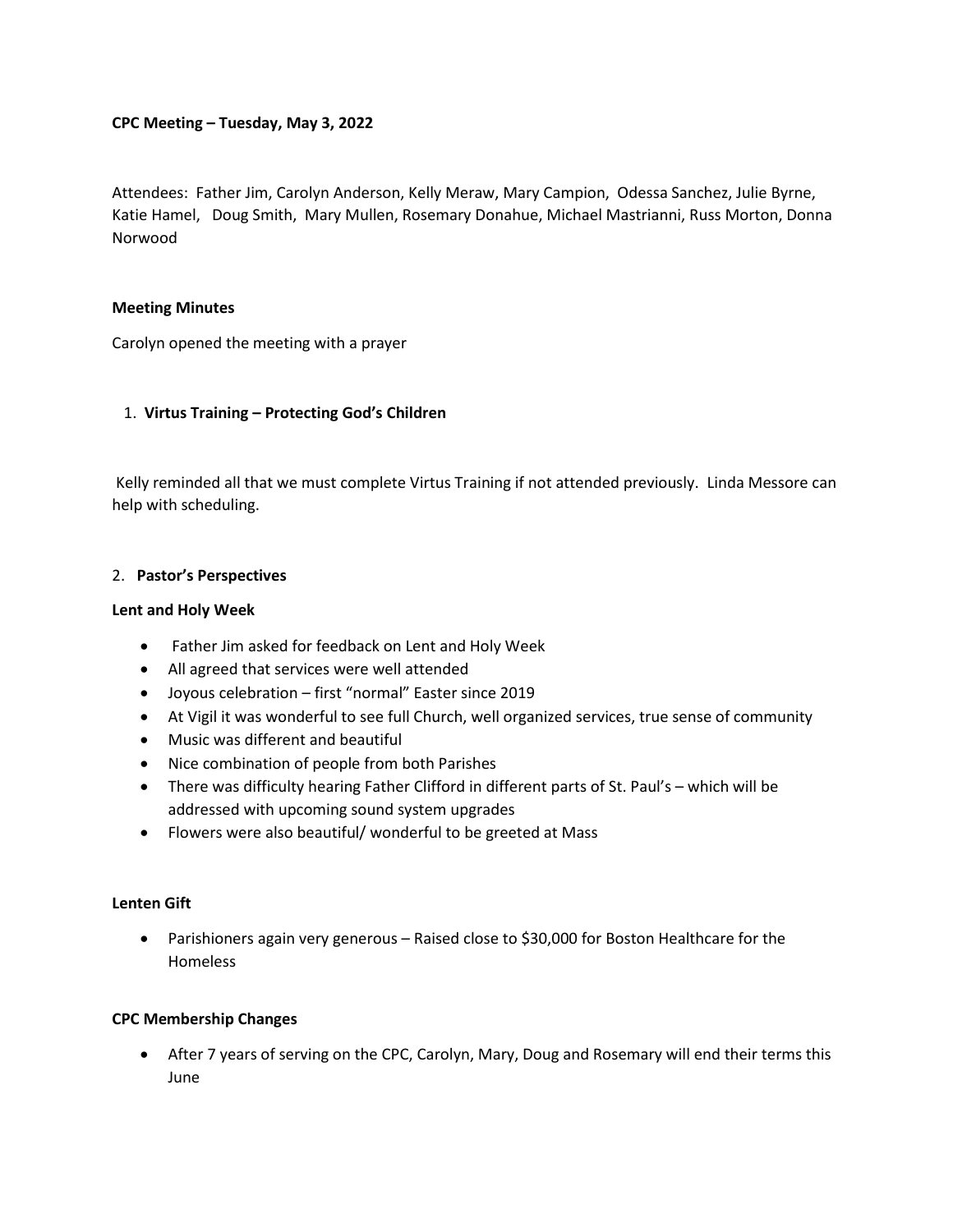• 4 new members will be added for September - 1 St. Paul's member and 3 new St. John's members

# **Finance Update**

# **3. Jackie Welham attended the Meeting to give a Finance Update**

- Jackie reported on the 3 entities St. Paul's, St. John's and the St. John School
- 2 separate Finance Councils one for each Parish who provide oversight to the Pastor on financial performance, contracts, capital expenditures, financial reports, etc. They meet quarterly.
- Fiscal year ends on June 30th

# **4. Synod on Synodality**

- Posed questions of the week to the Collaborative during Easter
- Received over 200 responses to the questions either written or through the Synod website
- Held first listening session with Father Hehir content was terrific
- More sessions to come with next session at St. Paul's on May  $5<sup>th</sup>$
- Once sessions are complete, a document of guiding themes will be submitted to Archdiocese, Synod of Bishops, the District Board of Lay Ministries
- Document due to Archdiocese by June 15
- All are urged to attend a session
- Discussed an effort to be more strategic in utilizing social media to engage Parishioners in the Fall

## **5. Summer Mass Schedule**

- 4 p.m. Vigil at St. Paul's , 5 p.m. Vigil at St. John's
- 9:00 St. Paul/ 11:00 St. John Sunday Masses
- Starts May 28 September 4
- Will not have outdoor Masses every week but will have some ad hoc Father's Day is a consideration
- Discussed opportunities to bring families in before school starts e.g. for blessing of the backpacks
- Reinstate the St. Paul Parish Barbecue and Welcome back weekend for St. John's

## **Strategic Goals for 2022 – 2023**

• 1<sup>st</sup> agenda item for Fall meeting